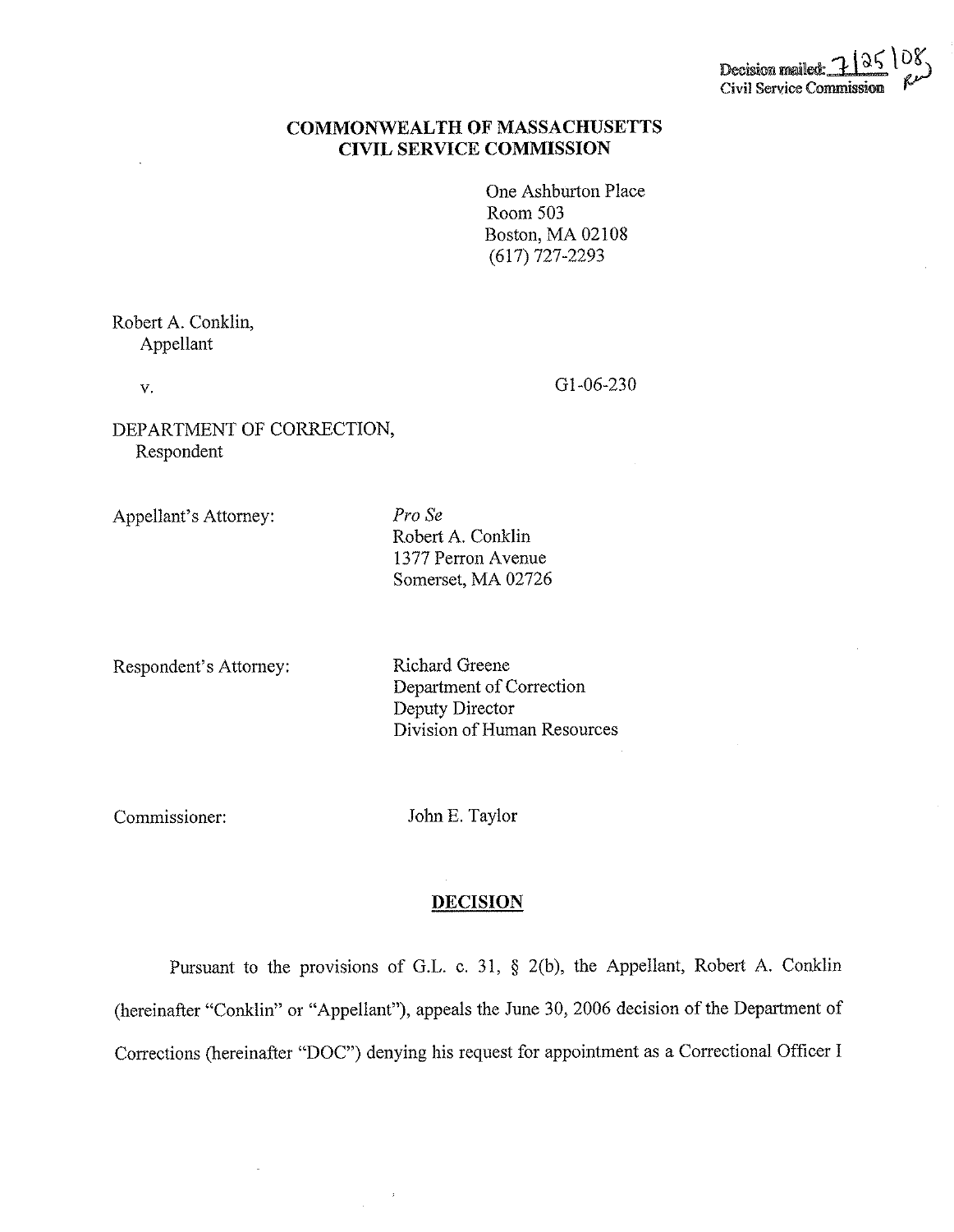(Certification Number 4050031, Dated 05/31/06). The appeal was filed on September 14, 2006, more than sixty (60) days later.

A hearing was held on at the offices of the Civil Service Commission (hereinafter "Commission") on February 5, 2008. One tape was made of the hearing. Nine exhibits were entered into evidence.

## **FINDINGS OF FACT:**

Based on the nine (9) exhibits entered into evidence, the testimony of Richard Greene, Deputy Director, Department of Corrections Division of Human Resources, and the testimony of the Appellant, I make the following findings of fact:

- 1. The Appellant Robert A. Conklin, D.O.B 11/11/79 took the civil service examination for the position of Correction Officer I with the DOC. He scored an 83 on the examination and was placed on certification list No. 4050031 dated May 31, 2006. (Exhibit 1)
- 2. In June of 2006, the Appellant was notified to report to the DOC for a pre-screening process applicable to all candidates for the position of Correction Officer I.
- 3. As part of this pre-screening process the Appellant executed a written waiver on June 17, 2006 allowing the DOC to perform a Criminal Offender Record Information (CORI) background check. (Exhibit 2)
- 4. On June 26, 2006, the DOC received the results of the CORI check that revealed that Mr. Conklin had a number of Court appearances, in various Courts covering periods from 1997 to 2003. The number of Court appearances in various Courts were all dismissed. (Exhibit 3)
- 5. On June 30, 2006, the Appellant received written notification that he was being bypassed for the position as a Correction Officer I on the grounds that his background investigation revealed an unsatisfactory criminal history record. (Exhibit 4)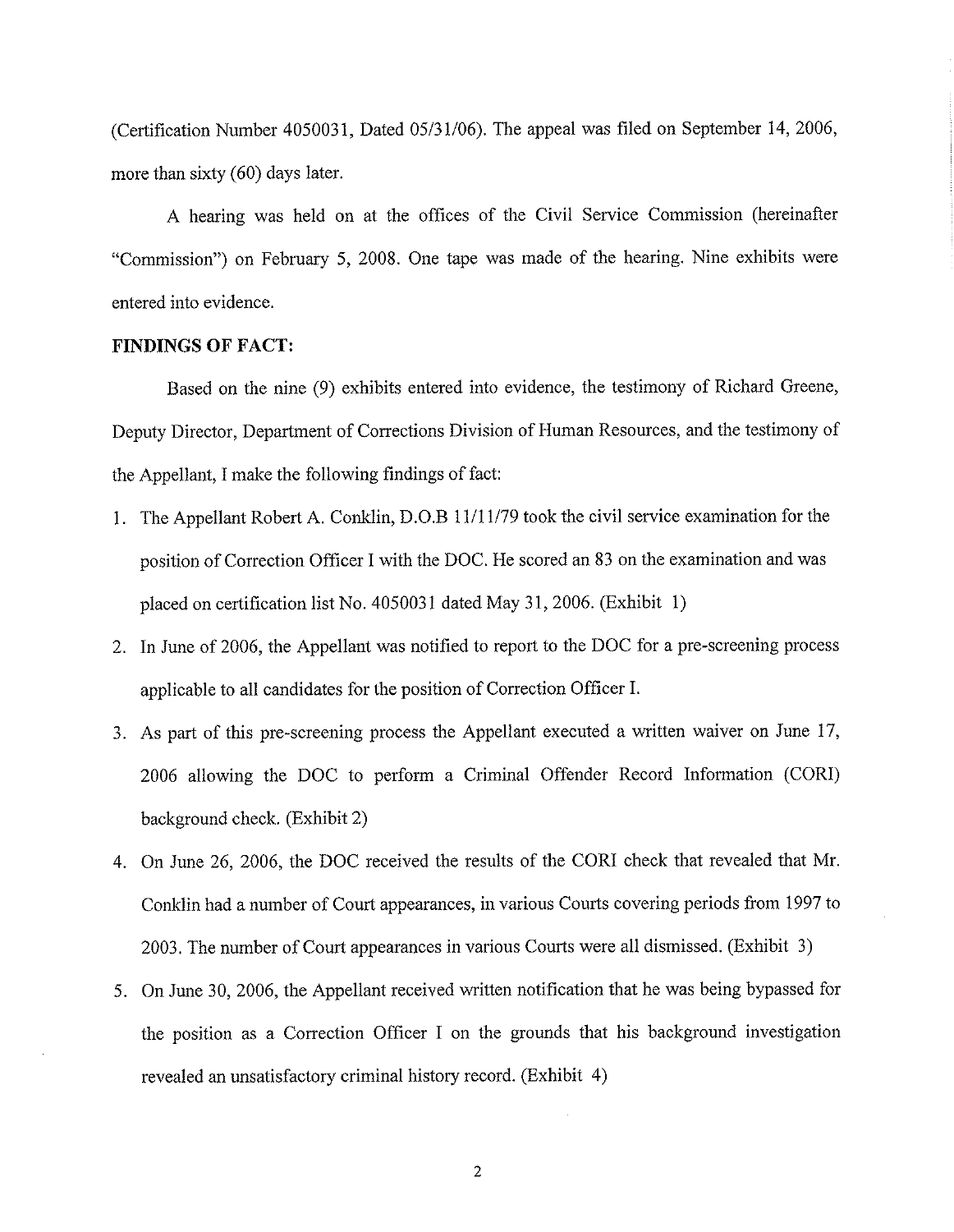- 6. Pursuant to M.G.L. c.32 §2(b), the Appellant filed an appeal of this action which was received by the Commission on September 14, 2006. (Exhibit 5)
- 7. On January 11, 2007, the Respondent filed a Motion for Summary Decision, with the Civil Service Commission. On April 2, 2007, this Motion for Summary Decision was denied, at that time, by the Commission. (Exhibit 6)

## **CONCLUSION AND FINDINGS:**

The Appellant has appealed this action to the Commission stating that the Appointing Authority Jacked a reasonable justification for considering his arrest record contained in Appellant's CORI report. The Appellant states that since his criminal record lists only arrests but no convictions - the Appointing Authority should be precluded from considering said record in determining whether to appoint the Appellant.

The Appellant's appeal presents a timeliness problem. The Appointing Authority notified the Appellant of their decision to bypass him on June 30, 2006. The Appellant's appeal was received by the Commission on September 14, 2006 (Exhibit 5), more than sixty (60) days later. The Bypass Statute of Limitations adopted by the Civil Service Commission on June 8, 2000, states that an appeal to the Commission for a bypass must be received by the Commission within sixty days.

. After consideration of all of the testimony and evidence in the record, this Commissioner finds that, the Appellant's appeal was not filed in a timely manner. Therefore, the appeal under Docket No. G 1-06-230 is hereby *dismissed.*